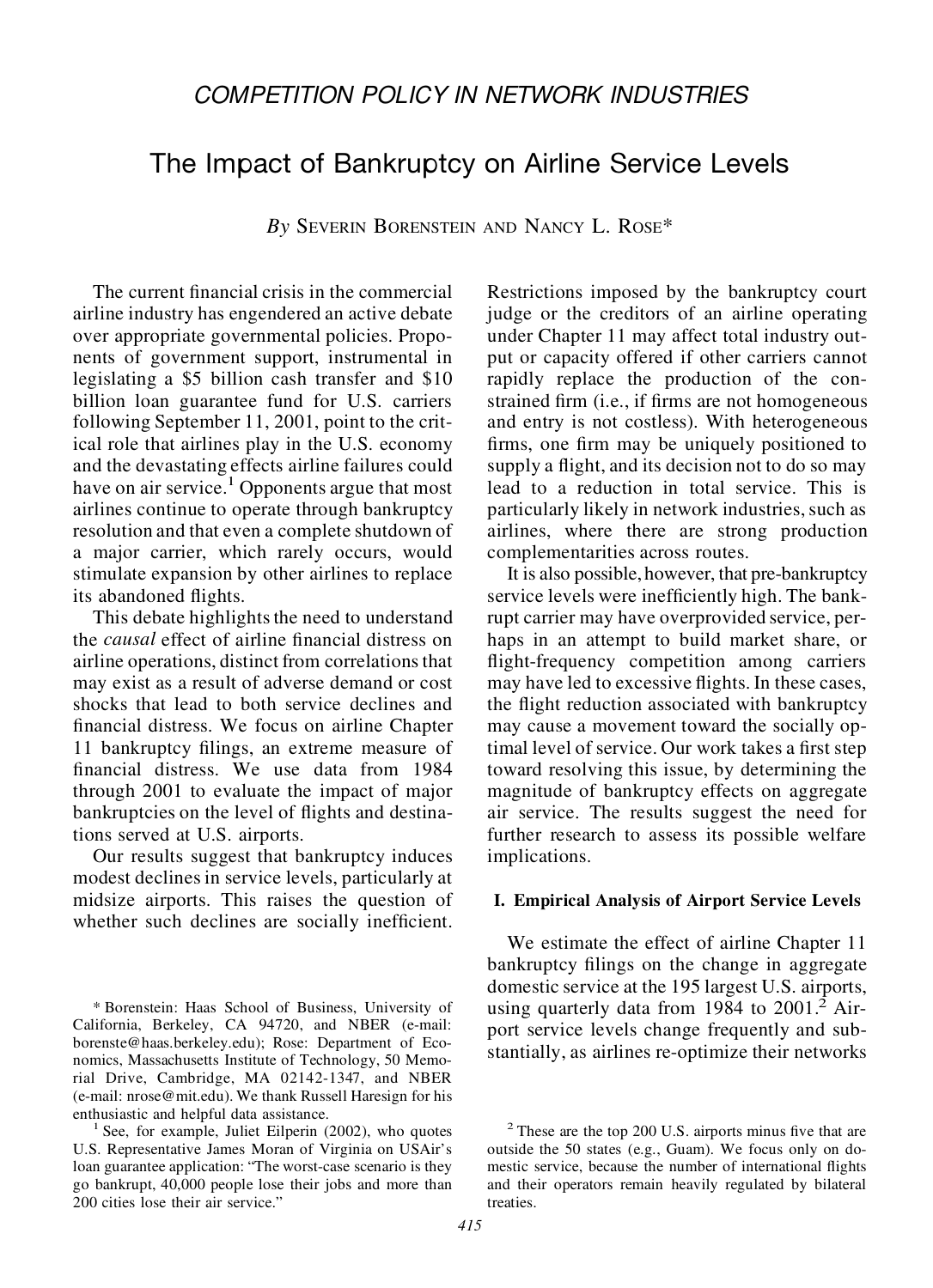in response to altered demand, cost, and supply conditions. In our sample, the median absolute value of quarterly changes in airports' total nonstop domestic flights is greater than 4 percent. Fortunately, the rich structure of airline markets and airline data provides substantial power in identifying the effect of a carrier's bankruptcy on aggregate service. We first describe our measures of service at an airport, then the variables that capture the effect of bankruptcy, and finally, controls for demand and cost variations that might induce changes otherwise attributed to airline financial distress.

### A. *Service*

We construct two measures of aggregate airline service: total nonstop domestic flights to and from the airport, and the number of domestic destinations that can be reached by nonstop flights from the airport.<sup>3</sup> This seems to us most consistent with the current policy focus on the impact of a major carrier's bankruptcy on available air-travel options.<sup>4</sup> The empirical models use changes in the natural logs of these service measures from the previous quarter as the dependent variables, *d* ln(FLIGHTS) and *d* ln(DESTINATIONS).

#### B. *Bankruptcy*

Measuring the exposure of an airport-quarter to bankruptcy effects requires two components: the date a carrier files for Chapter 11 protection, and the share of operations at that airport accounted for by the filing carrier. We identified 17 significant airline Chapter 11 bankruptcy filings over our sample period. Eight of these involved large domestic carriers, defined as carriers offering more than 25,000 flights per quarter prior to bankruptcy: Eastern (1989), Braniff (second filing, 1989), Continental (second filing, 1990), America West (1991), Midway (1991), and three TWA filings (1992, 1995, 2001). While four of these filings resulted in

carriers emerging from Chapter 11 protection, only Continental and America West continue as major carriers today. We report results based on these eight bankruptcies, though they are qualitatively similar to those obtained for the entire sample of 17 bankruptcy filings, and to those obtained dropping Eastern from the analysis (see Borenstein and Rose, 2003).<sup>5</sup>

For each bankruptcy filing *i*, we construct a one-quarter-long interval centered on the filing date, FILED<sub>*i*</sub>. QTRFILED<sub>*i*</sub> is equal to the fraction of quarter t that overlaps with FILED<sub>*i*</sub>. Thus, for a filing that occurs mid-quarter,  $QTRFILED<sub>it</sub>$  is 1 for the filing quarter and 0 for all other quarters. For filings earlier in the quarter,  $QTRFILED_{it}$  will be positive for the quarter before and the quarter of filing, with the values in these two quarters summing to 1; a similar construction applies for filings later than mid-quarter.

At each airport *j*, we construct BRSHARE $_{ijt}$  =  $QTRFILED_{it} \times SHARE_{ii}$ , where SHARE<sub>ij</sub> is the share of total nonstop flights at airport  $j$ accounted for by filing carrier  $i$  four quarters before its Chapter 11 filing. We use the fourquarter prior share to minimize the impact of any schedule changes in the quarters immediately preceeding the filing. We sum across all bankruptcy filings to obtain BRSHARE<sub>*it*</sub>. Leads and lags of BRSHARE*jt* are used to capture changes in service over the quarters leading up to and following bankruptcy filings.

#### C. *Seasonal and Time-Period Fixed Effects*

The model includes a full set of airport-seasonal effects  $(\phi_{iq})$  to control for systematic changes in service levels at a given airport over the year. These pick up differences in seasonal demand patterns across airports, as well as any systematic growth or decline in an airport's service over the sample period (captured in the mean of the airport-seasonal effects for each airport). We also include a full set of timeperiod effects  $(\delta_t)$ , which control for quarterly macroeconomic fluctuations, systemwide airline cost changes, and other shocks common to

 $3$  For a complete description of the data sources and all airports in a given quarter.<br>estimation, see Borenstein and Rose (2003).

<sup>&</sup>lt;sup>4</sup> Bankruptcy effects on the number of seat-departures (flights multiplied by capacity of each plane) and seat-miledepartures (seat-departure times the nonstop distance of each flight) are similar to those reported for flights.

<sup>&</sup>lt;sup>5</sup> Eastern's filing followed by less than a week a strike that forced the airline to greatly reduce flights.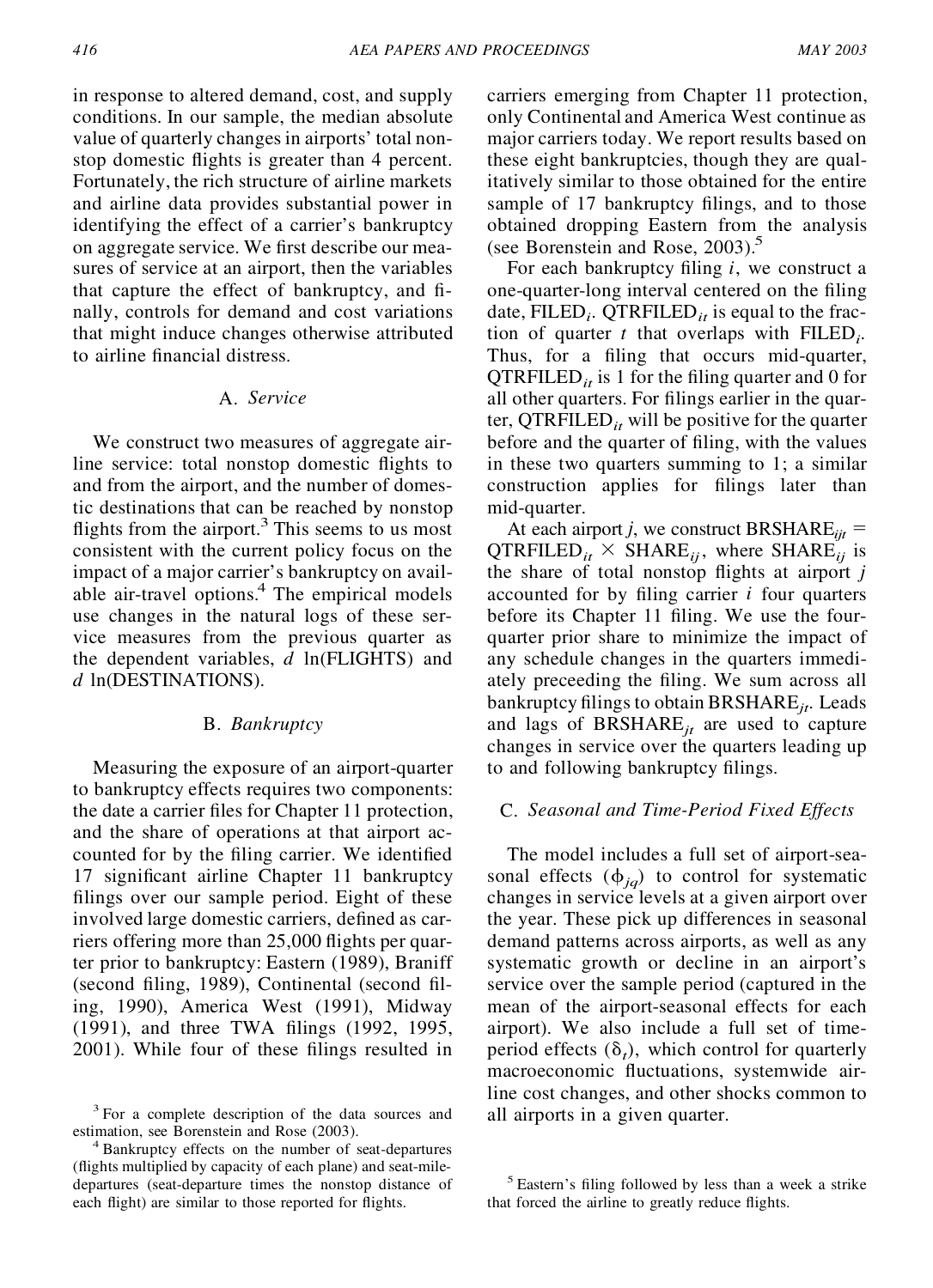#### D. *Regional Economic Conditions*

Changes in local demand conditions may lead to service changes at an airport. We control for regional economic conditions with changes in (log of) employment and income at the state level. Aggregate employment is based on total nonagricultural employment; income is aggregate personal income. To allow these variables to function as leading or lagging indicators of air-travel demand, we include in the model one- and two-period lag changes and one- and two-period lead changes, as well as contemporaneous change in log income and employment.

This yields the following first-differenced empirical specification:<sup>6</sup>

$$
d \ln(S_{jt}) = \sum_{n=-2}^{2} \beta_n \times \text{BRSHARE}_{j,t+n}
$$
  
+ 
$$
\sum_{n=-2}^{2} \gamma_n \times d \ln(\text{EMPLOYMENT}_{j,t+n})
$$
  
+ 
$$
\sum_{n=-2}^{2} \alpha_n \times d \ln(\text{INCOME}_{j,t+n})
$$
  
+ 
$$
\delta_t + \sum_{q=1}^{4} \phi_{jq} \times I_{qt} + \varepsilon_{jt}
$$

where  $S_{it}$  is the service level measured as either nonstop flights (FLIGHTS) or number of destinations served nonstop from the airport (DESTINATIONS),  $I_{at}$  is equal to 1 if quarter *t* is the *q*th quarter of the year and otherwise 0.

#### **II. Results**

Table 1 presents estimated bankruptcy coef ficients for each of our measures of airport service levels. The unreported airport-seasonal effects are jointly significant at the 1-percent

TABLE 1—ESTIMATION USING ALL AIRPORTS

| Independent                                           | Dependent variable   |                              |  |
|-------------------------------------------------------|----------------------|------------------------------|--|
| variable                                              | $d$ ln(FLIGHTS)      | $d$ ln(DESTINATIONS)         |  |
| $BRSHARE$ , +2                                        | $-0.005$<br>(0.049)  | $-0.168*$<br>(0.074)         |  |
| $BRSHARE_{r+1}$                                       | 0.006<br>(0.048)     | $0.143^{\dagger}$<br>(0.086) |  |
| <b>BRSHARE</b>                                        | $-0.201*$<br>(0.066) | $-0.087$<br>(0.101)          |  |
| $BRSHARE_{r-1}$                                       | 0.026<br>(0.079)     | 0.062<br>(0.120)             |  |
| $BRSHARE$ , $\overline{\phantom{a}}$                  | $-0.005$<br>(0.049)  | $-0.005$<br>(0.091)          |  |
| Five-quarter<br>aggregate<br><b>BRSHARE</b><br>effect | $-0.087$<br>(0.099)  | $-0.054$<br>(0.164)          |  |

*Notes:* Number of observations  $= 12,642$ . Regional macroeconomic variables (employment and income), airport-seasonal fixed effects (four per airport), and time-period fixed effects (one per quarter) are not reported. Robust standard errors are reported in parentheses.<br> $\uparrow$  Statistically significant at the 10-percent level.

\* Statistically signi cant at the 5-percent level.

level in all regressions, as are the time-period fixed effects and regional macroeconomic variables.<sup>7</sup> Looking first at the flights column, the antilog of the  $-0.201$  coefficient on BRSHARE<sub>t</sub> implies that in the quarter a carrier files for Chapter 11 bankruptcy protection, the number of flights at the airports it serves declines by about 20 percent of the flights it had operated. Thus, if the bankrupt carrier had previously had a 20-percent share at a certain airport, its bankruptcy is estimated to reduce the total number of flights at the airport by 3.9 percent during the quarter of bankruptcy. The cumulative effect over the time period beginning two quarters prior to bankruptcy filing and ending two quarters after the filing, measured by the sum of the five BRSHARE variables, is very imprecisely estimated at  $-0.087$ . The second column of Table 1 reports results using the total number of destinations served nonstop from an airport as the dependent variable. The current quarter and cumulative five-quarter effects of bankruptcy on destinations are quite imprecisely estimated,

<sup>6</sup> The data exhibit no serial correlation in the residuals for *d* ln(FLIGHTS). Reported standard errors have not been corrected for the modest  $(-0.25)$  negative serial correlation in the residuals for *d* ln(DESTINATIONS) and, hence, may overstate true standard errors.

<sup>7</sup> The effects of the regional macroeconomic variables are not estimated precisely individually, and some point estimates are negative (though not significant), but their aggregate effects are positive in all regressions.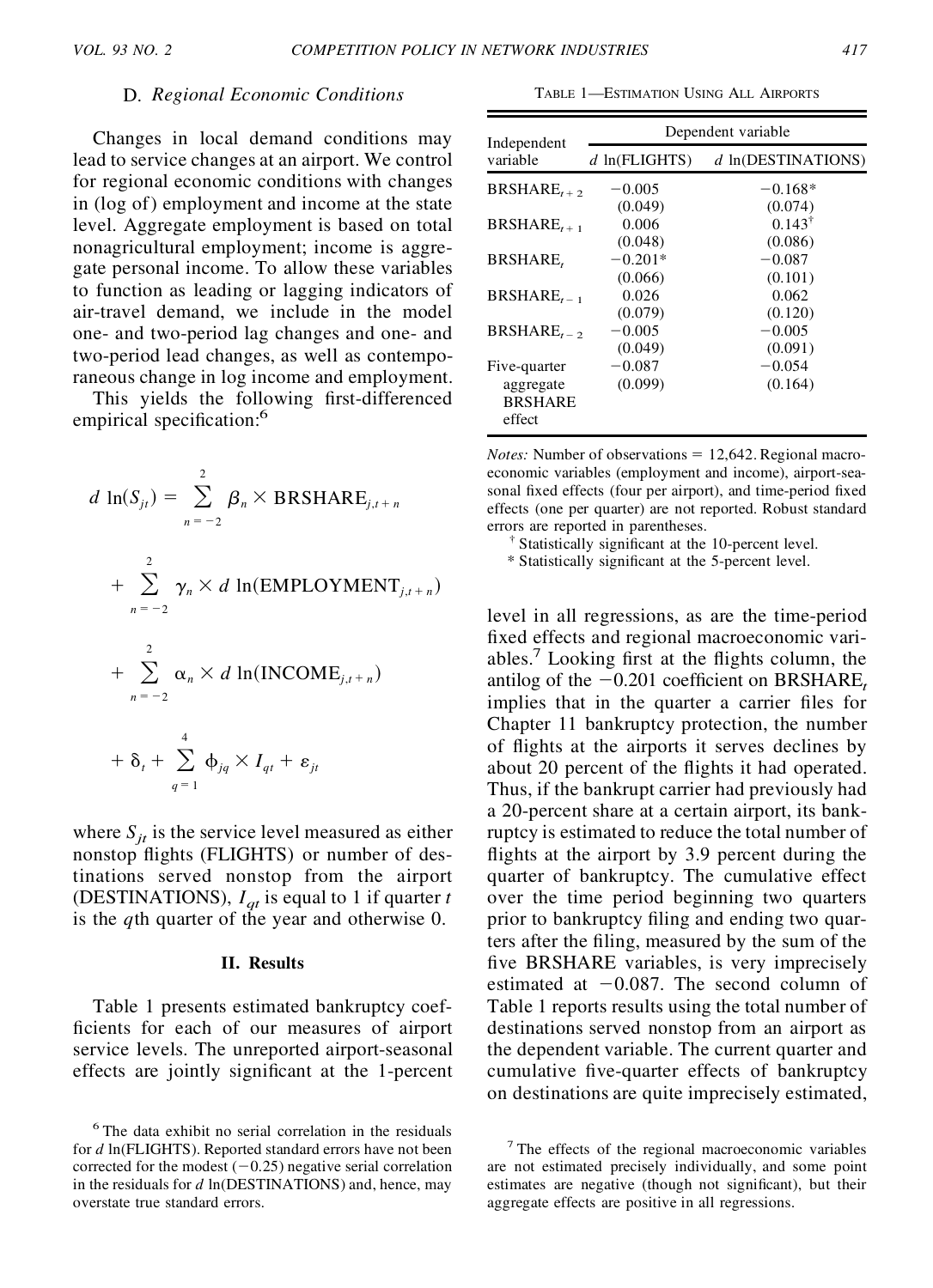though the point estimates are roughly of the same order of magnitude as for flights.

We next explore whether bankruptcy effects differ by airport size. Political concerns about airline bankruptcies have in some cases focused on the largest airports and metropolitan areas, while in other cases more concern has attached to service to smaller communities. Our sample exhibits substantial heterogeneity in service levels. We break out the impacts of bankruptcy by airport size, dividing our sample into three groups. The "large" airports are those averaging more than 400 flight operations per day during our 18-year sample. The 26 airports in this group include all large hubs. The 51 "medium" airports average between 100 and 400 flights per day and include smaller hubs (e.g., Memphis, Dayton, Washington–Dulles), secondary airports in large cities (e.g., Oakland, Midway, Houston–Hobby) and midsize cities (e.g., New Orleans, Indianapolis, Reno). The remaining 118 "small" airports average between 8 and 100 flights per day.

Table 2 reports results allowing bankruptcy effects to differ by airport size, while still estimating pooled time and regional macroeconomic effects. Medium and small airports experience significant declines in flights during the quarter of bankruptcy filing, estimated to be about 24 percent of the service that the bankrupt carrier had been offering. The bankrupt-quarter effect is smaller at large airports and not statistically significant. The aggregate five-quarter effect for large airports is estimated to be  $-0.127$ . The point estimate implies that service at these airports declines by about 12 percent of the number of flights that the bankrupt carrier had previously offered, but a 95-percent confidence interval is  $(-26$  percent,  $+5$  percent). For medium-sized airports, the estimated aggregate effect is much larger, about 46 percent of the bankrupt carrier's previous service, and is larger than for large airports (at the 12-percent significance level). At small airports, the economically and statistically significant decline in flights during the filing quarter appears to be offset by changes in subsequent quarters, leading to an estimate of virtually no change over the five-quarter window. The five-quarter bankruptcy impacts on DESTINATIONS follow a similar pattern to the FLIGHTS results. At large airports, the five-quarter estimates imply that

TABLE 2—ESTIMATION OF BANKRUPTCY EFFECT BY AIRPORT SIZE

|                                                             | Airport size |                 |           |  |  |  |
|-------------------------------------------------------------|--------------|-----------------|-----------|--|--|--|
| Independent variable                                        | Large        | Medium          | Small     |  |  |  |
| A. Dependent Variable = $d$ ln(FLIGHTS):                    |              |                 |           |  |  |  |
| BRSHARE, $_{1}$                                             | 0.017        | 0.056           | $-0.016$  |  |  |  |
|                                                             | (0.044)      | (0.106)         | (0.067)   |  |  |  |
| $BRSHARE$ , $_{+1}$                                         | $-0.051$     | $-0.138$        | 0.042     |  |  |  |
|                                                             | (0.035)      | (0.114)         | (0.065)   |  |  |  |
| BRSHARE,                                                    | $-0.062$     | $-0.241*$       | $-0.240*$ |  |  |  |
|                                                             | (0.050)      | (0.119)         | (0.092)   |  |  |  |
| $BRSHARE$ <sub>r-1</sub>                                    | $-0.088$     | 0.043           | 0.069     |  |  |  |
|                                                             | (0.057)      | (0.132)         | (0.109)   |  |  |  |
| BRSHARE, $_{2}$                                             | 0.056        | $-0.183$        | $0.145*$  |  |  |  |
|                                                             | (0.062)      | (0.219)         | (0.072)   |  |  |  |
| Five-quarter aggregate                                      | $-0.127$     | $-0.463*$       | 0.001     |  |  |  |
| <b>BRSHARE</b> effects                                      | (0.088)      | (0.216)         | (0.138)   |  |  |  |
| B. Dependent Variable = $d \ln(\text{DESTINGSTINATIONS})$ : |              |                 |           |  |  |  |
| $BRSHARE$ , $\rightarrow$                                   | $-0.057$     | $-0.123$        | $-0.209*$ |  |  |  |
|                                                             | (0.049)      | (0.121)         | (0.105)   |  |  |  |
| $BRSHARE_{r+1}$                                             | $-0.000$     | $-0.092$        | 0.228+    |  |  |  |
|                                                             | (0.043)      | (0.136)         | (0.122)   |  |  |  |
| BRSHARE,                                                    | $-0.072$     | $-0.103$        | $-0.080$  |  |  |  |
|                                                             | (0.050)      | (0.160)         | (0.140)   |  |  |  |
| $BRSHARE_{r-1}$                                             | 0.022        | 0.100           | 0.073     |  |  |  |
|                                                             | (0.052)      | (0.132)         | (0.170)   |  |  |  |
| $BRSHARE$ , $\rightarrow$                                   | $-0.074$     | $-0.192$        | 0.050     |  |  |  |
|                                                             | (0.053)      | (0.140)         | (0.127)   |  |  |  |
| Five-quarter aggregate                                      | $-0.182*$    | $-0.411\dagger$ | 0.063     |  |  |  |
| <b>BRSHARE</b> effect                                       | (0.092)      | (0.213)         | (0.240)   |  |  |  |

*Notes:* Number of observations  $= 12,642$ . Regional macroeconomic variables (employment and income), airportseasonal fixed effects (four per airport), and time-period fixed effects (one per quarter) are not reported. Robust standard errors are reported in parentheses.<br><sup>†</sup> Statistically significant at the 10-percent level.

\* Statistically signi cant at the 5-percent level.

the number of destinations served declines by about 18 percent of the bankrupt carrier's previous share of flights. For medium-sized airports, the decline is estimated to be 41 percent of the carrier's previous share of flights. For small airports, the estimate is slightly positive, but statistically indistinguishable from zero. These results suggest that the greatest impact of bankruptcy on service occurs at the mediumsized airports.<sup>8</sup>

<sup>8</sup> Although the break points we use to define large, medium, and small airports are somewhat arbitrary, the pattern of results are robust to a wide range of alternative choices: small airports exhibit no significant effect over the five-quarter window, medium airports experience the great-